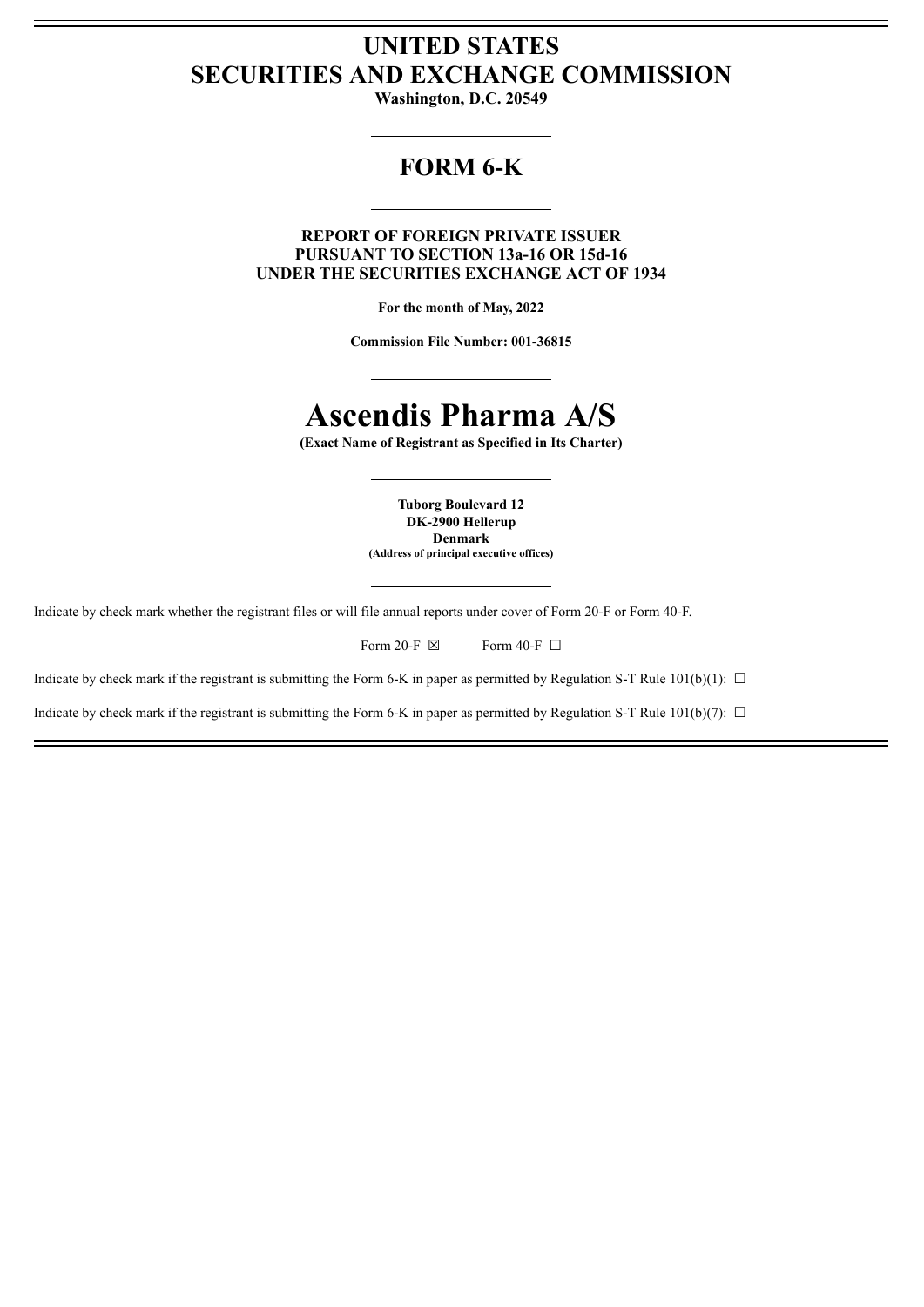#### **INCORPORATION BY REFERENCE**

This report on Form 6-K shall be deemed to be incorporated by reference into the registration statements on Form S-8 (Registration Numbers 333-228576, 333-203040, 333-210810, 333-211512, 333-213412, 333-214843, 333-216883, 333-254101, and 333-261550) and Form F-3 (Registration Numbers 333-209336, 333-211511, 333-216882, 333-223134, 333-225284, and 333-256571) of Ascendis Pharma A/S (the "Company") (including any prospectuses forming a part of such registration statements) and to be a part thereof from the date on which this report is filed, to the extent not superseded by documents or reports subsequently filed or furnished.

On May 23, 2022, the Company announced that results from its associate VISEN Pharmaceuticals' Phase 3 trial of once-weekly TransCon hGH in children with growth hormone deficiency in China demonstrated results that were consistent with the Company's earlier multi-national Phase 3 trial. VISEN Pharmaceuticals' Phase 3 trial achieved its primary endpoint, with pediatric growth hormone deficiency patients treated with once-weekly TransCon hGH demonstrating greater annualized height velocity at 52-weeks (p=0.0010) compared to patients treated with daily growth hormone. In both the Company's and Visen Pharmaceuticals' Phase 3 trials, TransCon hGH data demonstrated statistical non-inferiority and superiority on the primary endpoint with comparable safety and tolerability to daily growth hormone.